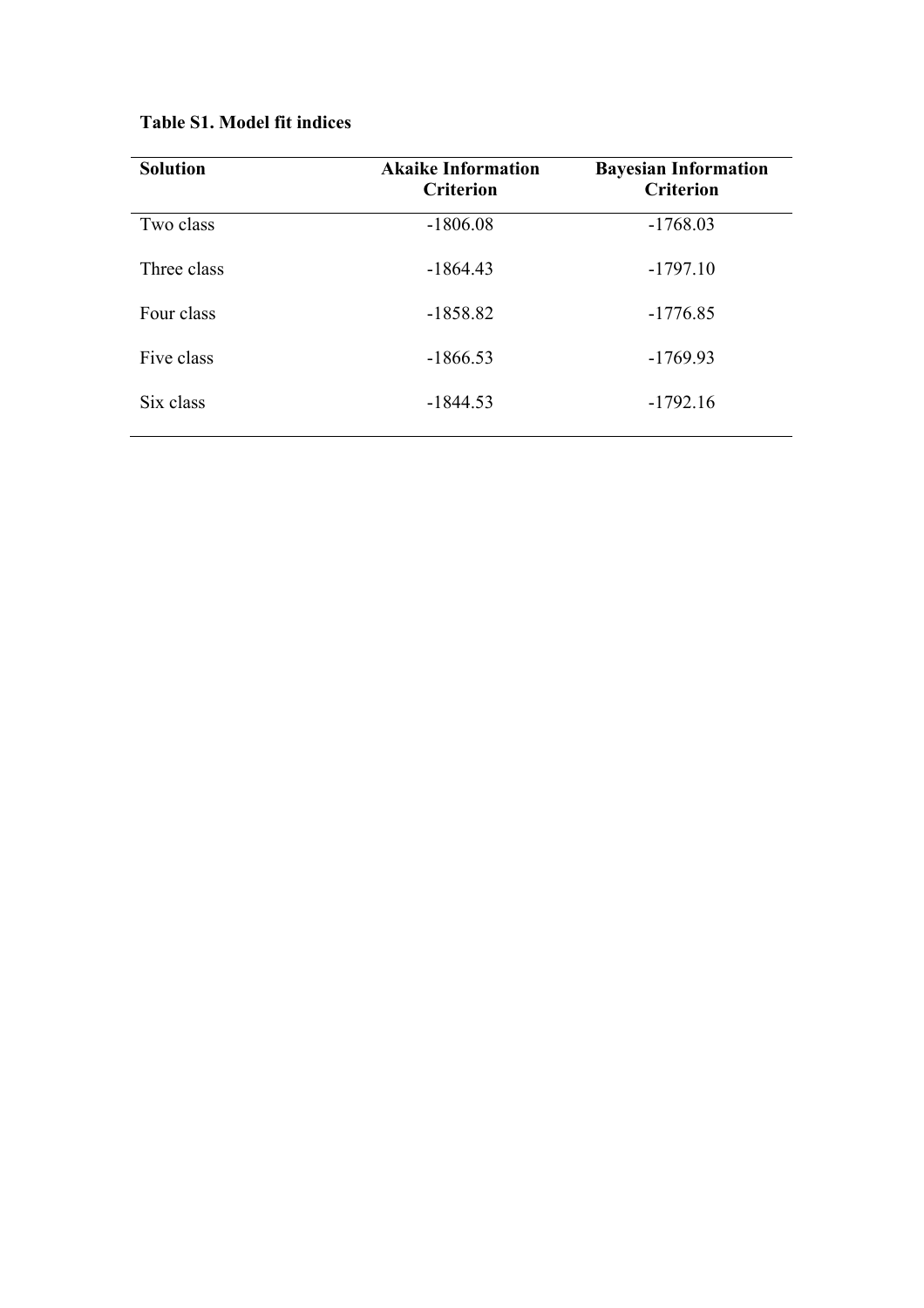Table S2. Mean difference in the children's pain score associated with physical **activity latent classes (N=125)\***

| <b>Classes</b> | Pain score (unit): mean difference (95% confidence interval) |                                   |  |
|----------------|--------------------------------------------------------------|-----------------------------------|--|
|                | Model 1                                                      | <b>Model 2</b>                    |  |
| Inactive (ref) | $\boldsymbol{0}$                                             | $\boldsymbol{0}$                  |  |
| Light          | $-2.62$ ( $-13.15$ to 7.92)                                  | $-2.22$ ( $-12.81$ to 8.37)       |  |
| Active         | $2.03$ ( $-16.90$ to $20.95$ )                               | 3.05 $(-16.06 \text{ to } 22.16)$ |  |
| P for trend    | 0.83                                                         | 0.83                              |  |

\*Model 1 is adjusted for age and gender. Model 2 is additionally adjusted for time since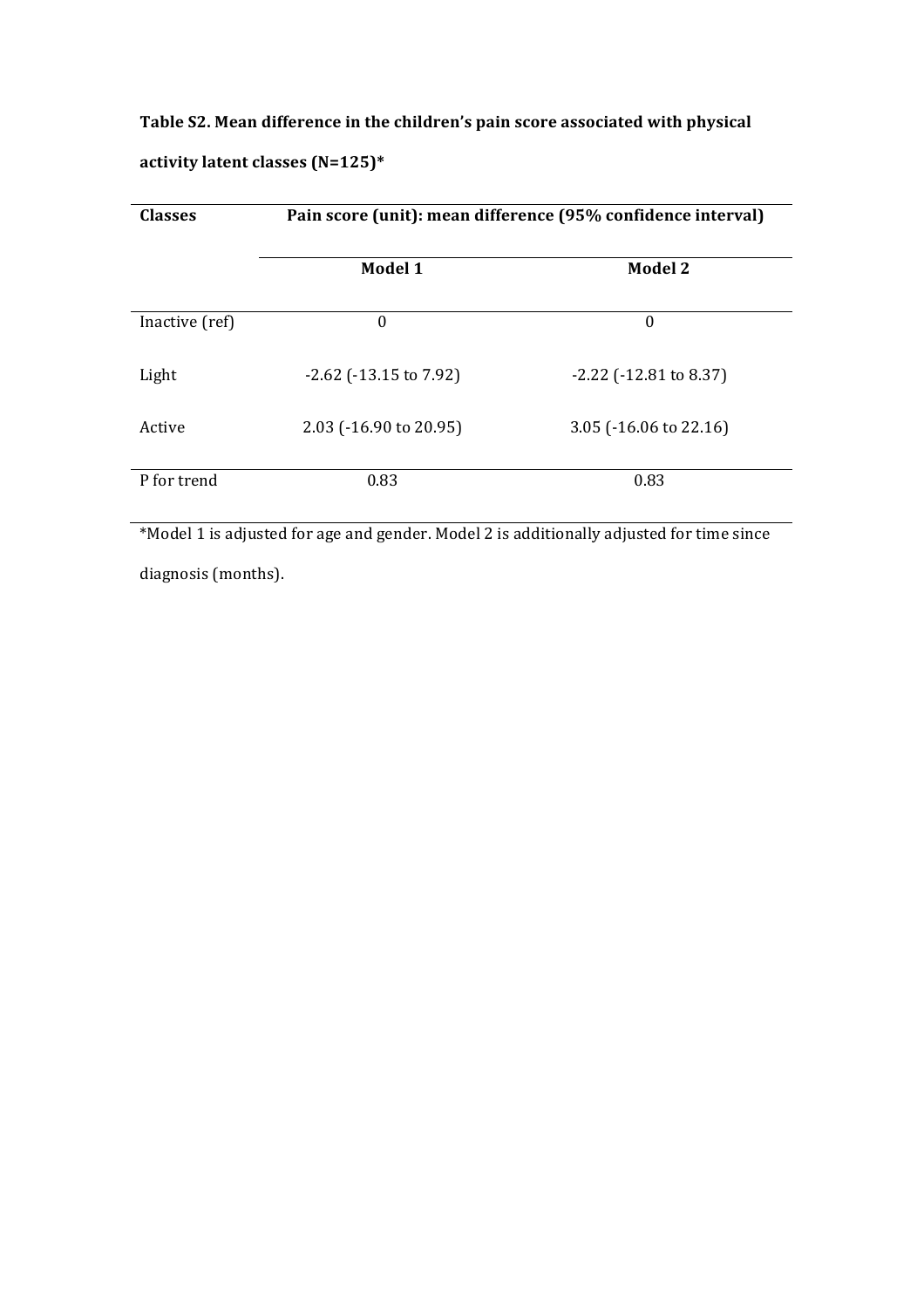Table S3. Mean difference in the children's fatigue score associated with physical **activity latent classes (N=138)\***

| <b>Classes</b> | Fatigue score (unit): mean difference (95% confidence interval) |                                 |  |
|----------------|-----------------------------------------------------------------|---------------------------------|--|
|                | Model 1                                                         | <b>Model 2</b>                  |  |
| Inactive (ref) | $\boldsymbol{0}$                                                | $\boldsymbol{0}$                |  |
| Light          | $-1.60$ ( $-3.13$ to $-0.06$ )                                  | $-1.52$ ( $-3.06$ to 0.01)      |  |
| Active         | 1.52 (-1.28 to 4.33)                                            | 1.75 $(-1.08 \text{ to } 4.57)$ |  |
| P for trend    | 0.03                                                            | 0.03                            |  |

\*Model 1 is adjusted for age and gender. Model 2 is additionally adjusted for time since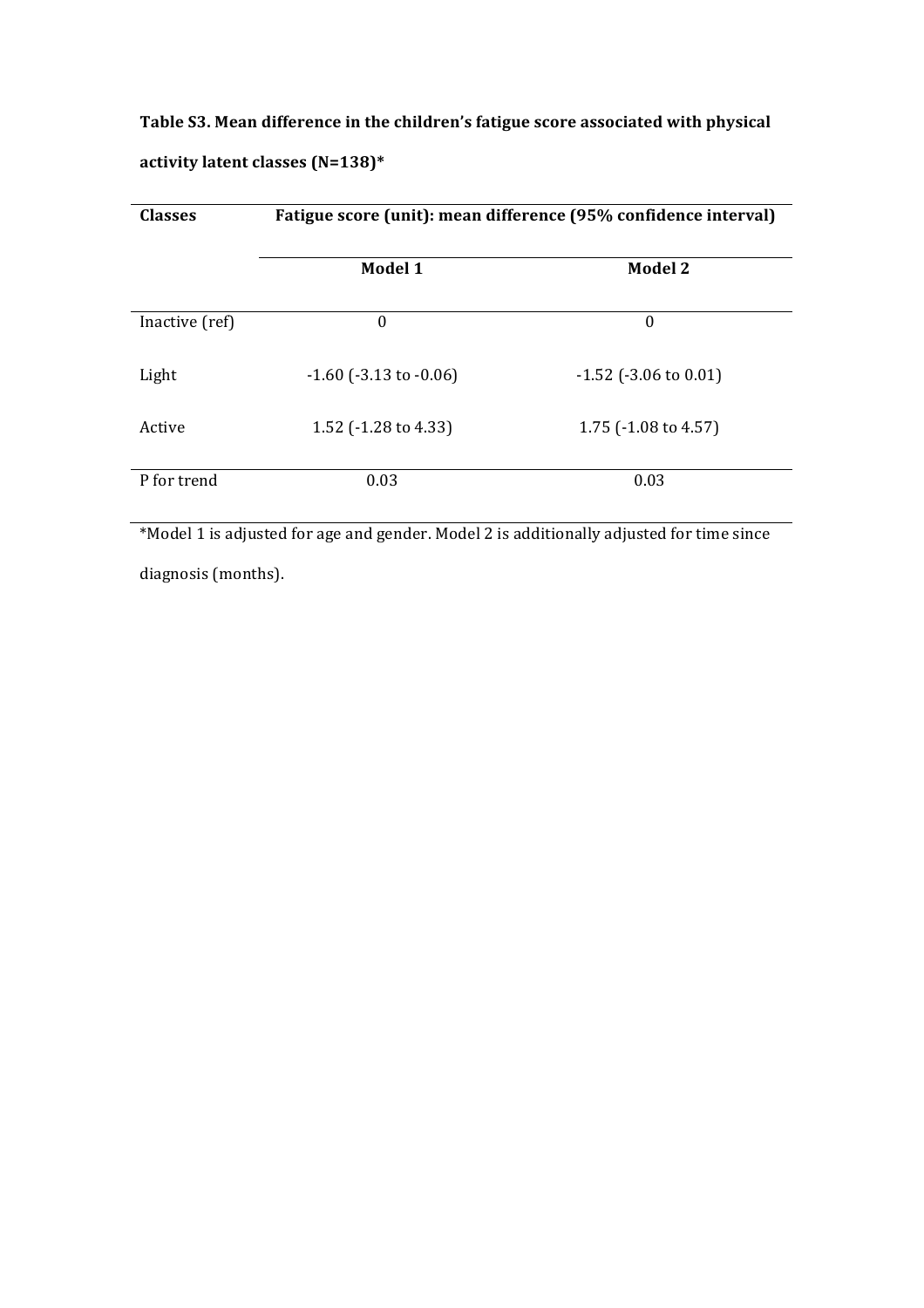Table S4. Mean difference in the children's anxiety score associated with physical **activity latent classes (N=138)\***

| <b>Classes</b> | Anxiety score (unit): mean difference (95% confidence interval) |                            |  |
|----------------|-----------------------------------------------------------------|----------------------------|--|
|                | Model 1                                                         | <b>Model 2</b>             |  |
| Inactive (ref) | 0                                                               | $\boldsymbol{0}$           |  |
| Light          | $-0.80$ ( $-7.31$ to 5.72)                                      | $-0.70$ ( $-7.26$ to 5.85) |  |
| Active         | 13.51 (1.59 to 25.43)                                           | 13.79 (1.73 to 25.85)      |  |
| P for trend    | 0.06                                                            | 0.05                       |  |

\*Model 1 is adjusted for age and gender. Model 2 is additionally adjusted for time since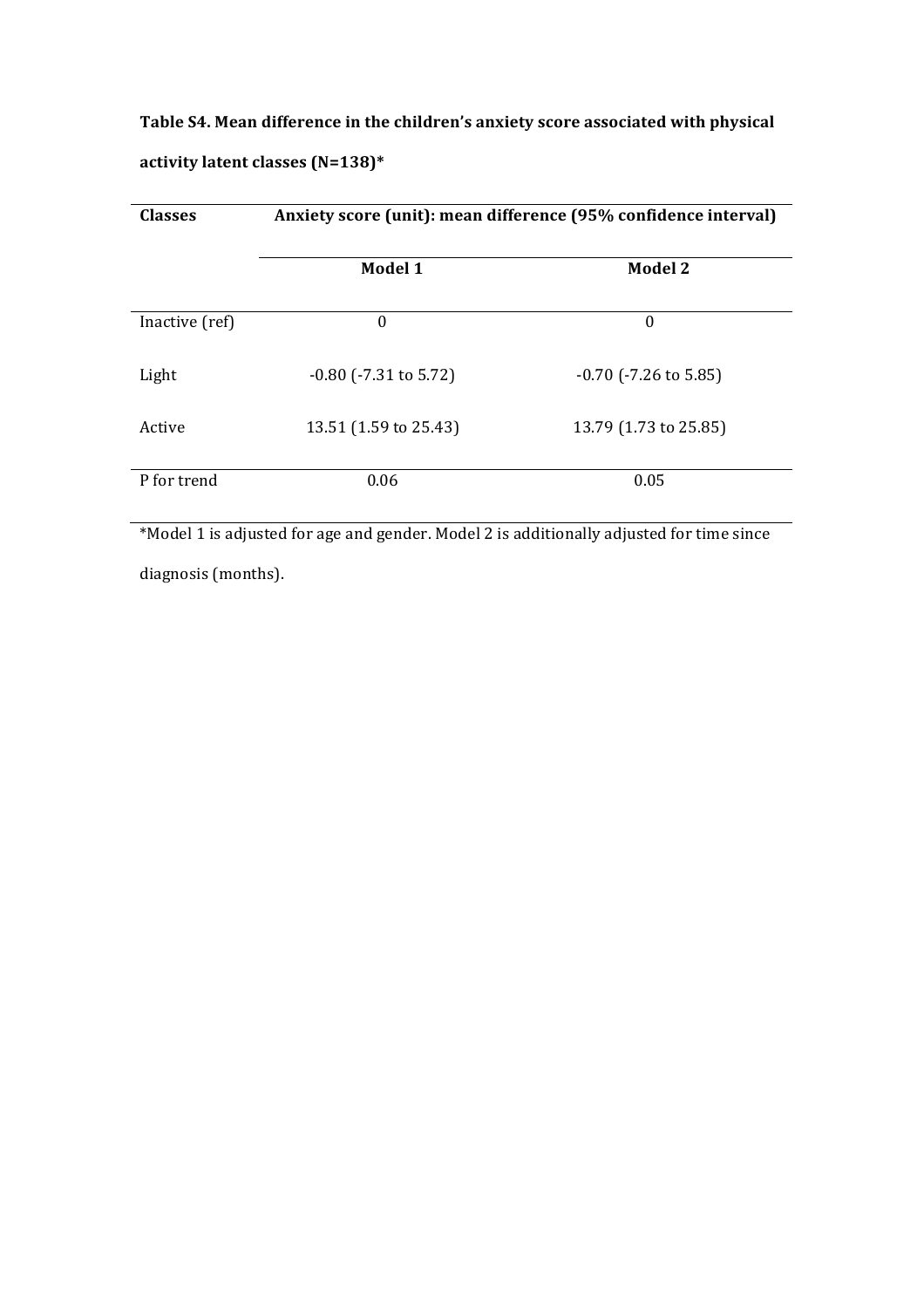## Table S5. Mean difference in the adolescents' depression score associated with **physical activity latent classes (N=116)\***

| <b>Classes</b> | Depression score (unit): mean difference (95% confidence<br>interval) |                                 |  |
|----------------|-----------------------------------------------------------------------|---------------------------------|--|
|                |                                                                       |                                 |  |
|                | Model 1                                                               | <b>Model 2</b>                  |  |
| Inactive (ref) | $\boldsymbol{0}$                                                      | $\boldsymbol{0}$                |  |
| Light          | $-0.92$ ( $-2.30$ to $0.46$ )                                         | $-0.88$ ( $-2.27$ to $0.51$ )   |  |
| Active         | 1.67 (-1.22 to 4.56)                                                  | 1.71 $(-1.19 \text{ to } 4.61)$ |  |
| P for trend    | 0.15                                                                  | 0.16                            |  |

\*Model 1 is adjusted for age and gender. Model 2 is additionally adjusted for time since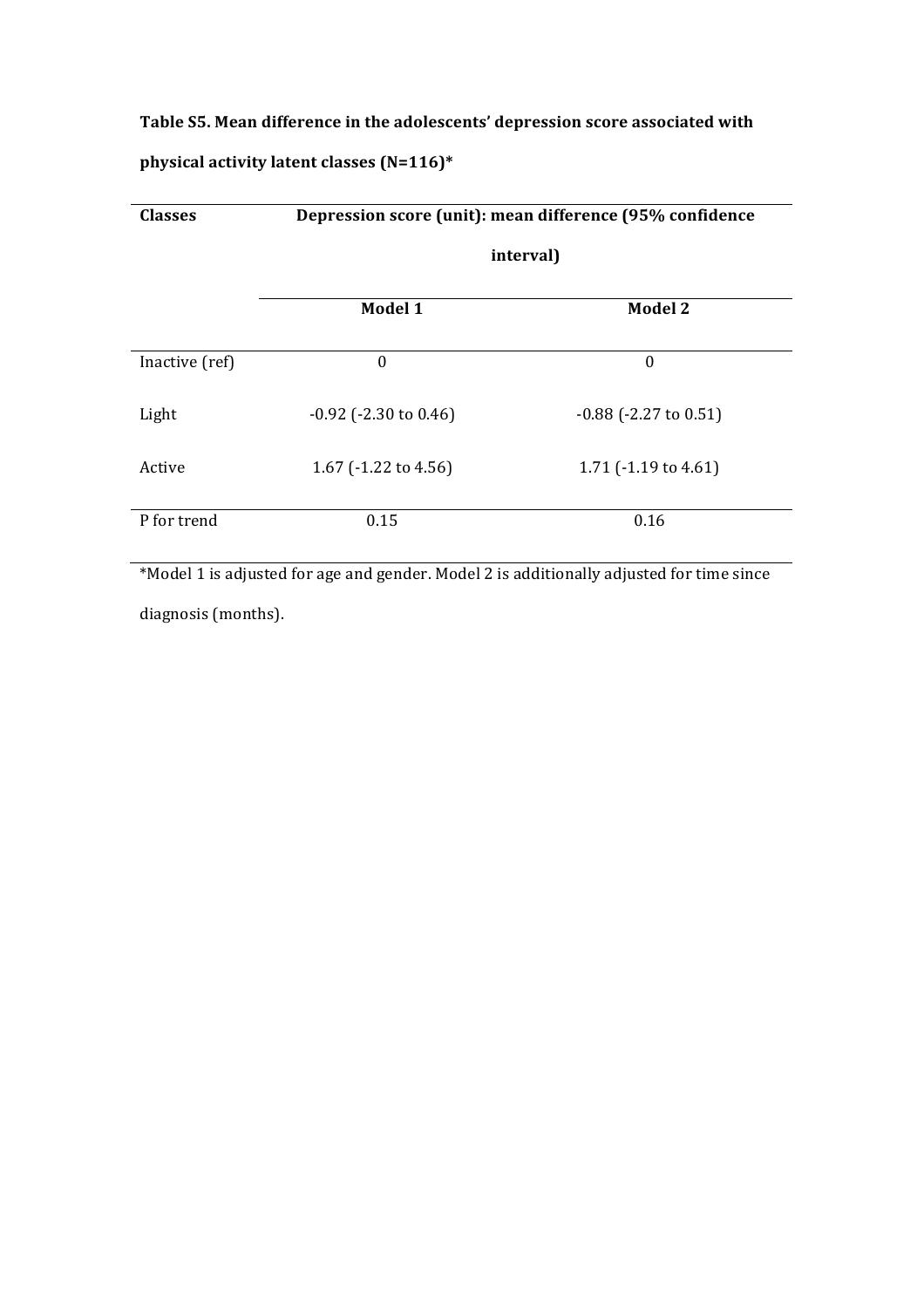|                            | <b>Active</b> | Light   | <b>Inactive</b>                                 | <b>Very</b><br>inactive |
|----------------------------|---------------|---------|-------------------------------------------------|-------------------------|
| Latent class prevalence    | $5.0\%$       | 29.8%   | 59.6%                                           | $5.6\%$                 |
|                            |               |         | Proportion of total time spent in each activity |                         |
| Sedentary time             | 56.2%         | 70.2%   | 80.7%                                           | $90.2\%$                |
| Light physical activity    | 33.3%         | 24.0%   | $16.4\%$                                        | 8.8%                    |
| Moderate physical activity | $5.6\%$       | $3.8\%$ | $2.2\%$                                         | $0.7\%$                 |
| Vigorous physical activity | 4.9%          | $2.0\%$ | $0.8\%$                                         | $0.3\%$                 |

## **Table S6. Latent class prevalence and proportion of total time spent in each activity**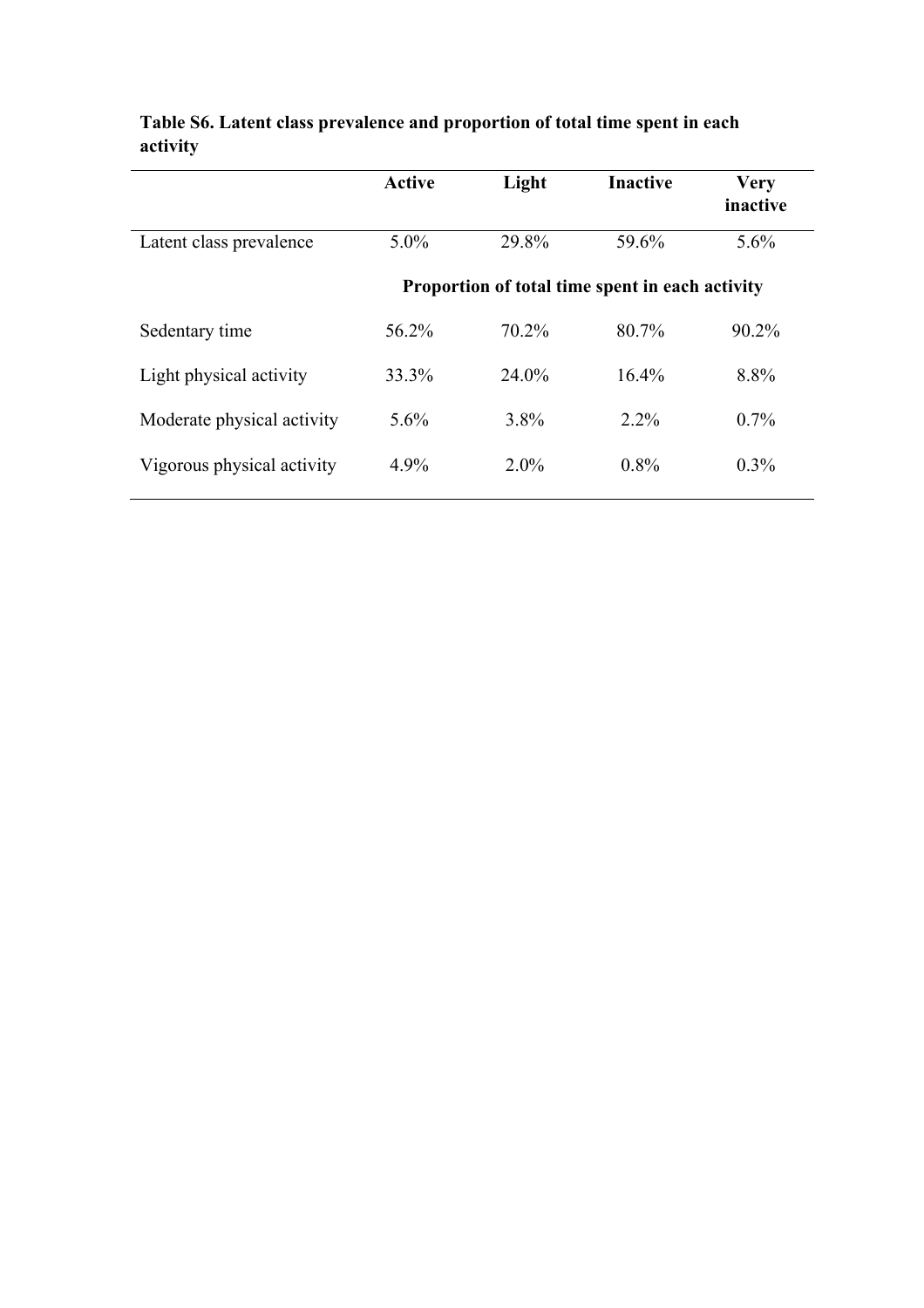| <b>Classes</b>      | Physical function score (unit): mean difference (95% confidence<br>interval) |                                   |  |
|---------------------|------------------------------------------------------------------------------|-----------------------------------|--|
|                     | <b>Model 1</b>                                                               | <b>Model 2</b>                    |  |
| Very inactive (ref) | $\theta$                                                                     | $\overline{0}$                    |  |
| Inactive            | 4.28 $(-12.04 \text{ to } 20.60)$                                            | 3.94 $(-12.34 \text{ to } 20.21)$ |  |
| Light               | 18.95 (1.91 to 35.99)                                                        | 17.36 (0.23 to 34.48)             |  |
| Active              | 21.55 (-1.74 to 44.84)                                                       | 19.88 (-3.44 to 43.20)            |  |
| P for trend         | 0.002                                                                        | 0.007                             |  |

| Table S7. Mean difference in the children's physical function score associated |
|--------------------------------------------------------------------------------|
| with physical activity latent classes $(N=159)^*$                              |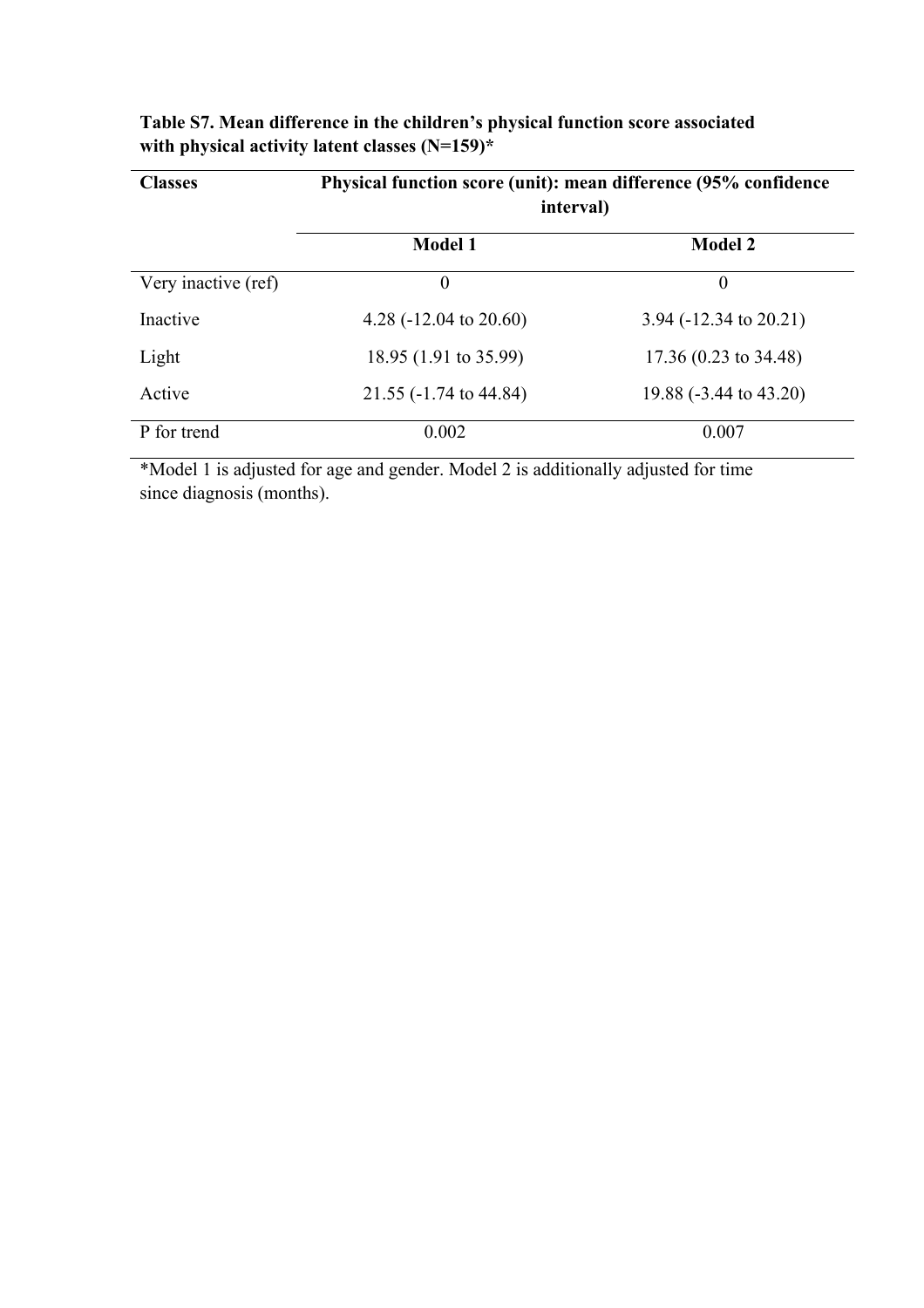| <b>Classes</b>      | Pain score (unit): mean difference (95% confidence<br>interval) |                              |  |
|---------------------|-----------------------------------------------------------------|------------------------------|--|
|                     | <b>Model 1</b>                                                  | <b>Model 2</b>               |  |
| Very inactive (ref) | $\theta$                                                        | $\theta$                     |  |
| Inactive            | $-6.73$ ( $-27.73$ to $14.27$ )                                 | $-6.65$ ( $-27.69$ to 14.38) |  |
| Light               | $-5.69$ ( $-27.57$ to 16.19)                                    | $-4.84$ ( $-26.87$ to 17.19) |  |
| Active              | $-2.12$ ( $-32.05$ to 27.82)                                    | $-1.21$ ( $-31.29$ to 28.87) |  |
| P for trend         | 0.91                                                            | 0.90                         |  |

**Table S8. Mean difference in the children's pain score associated with physical activity latent classes (N=144)\***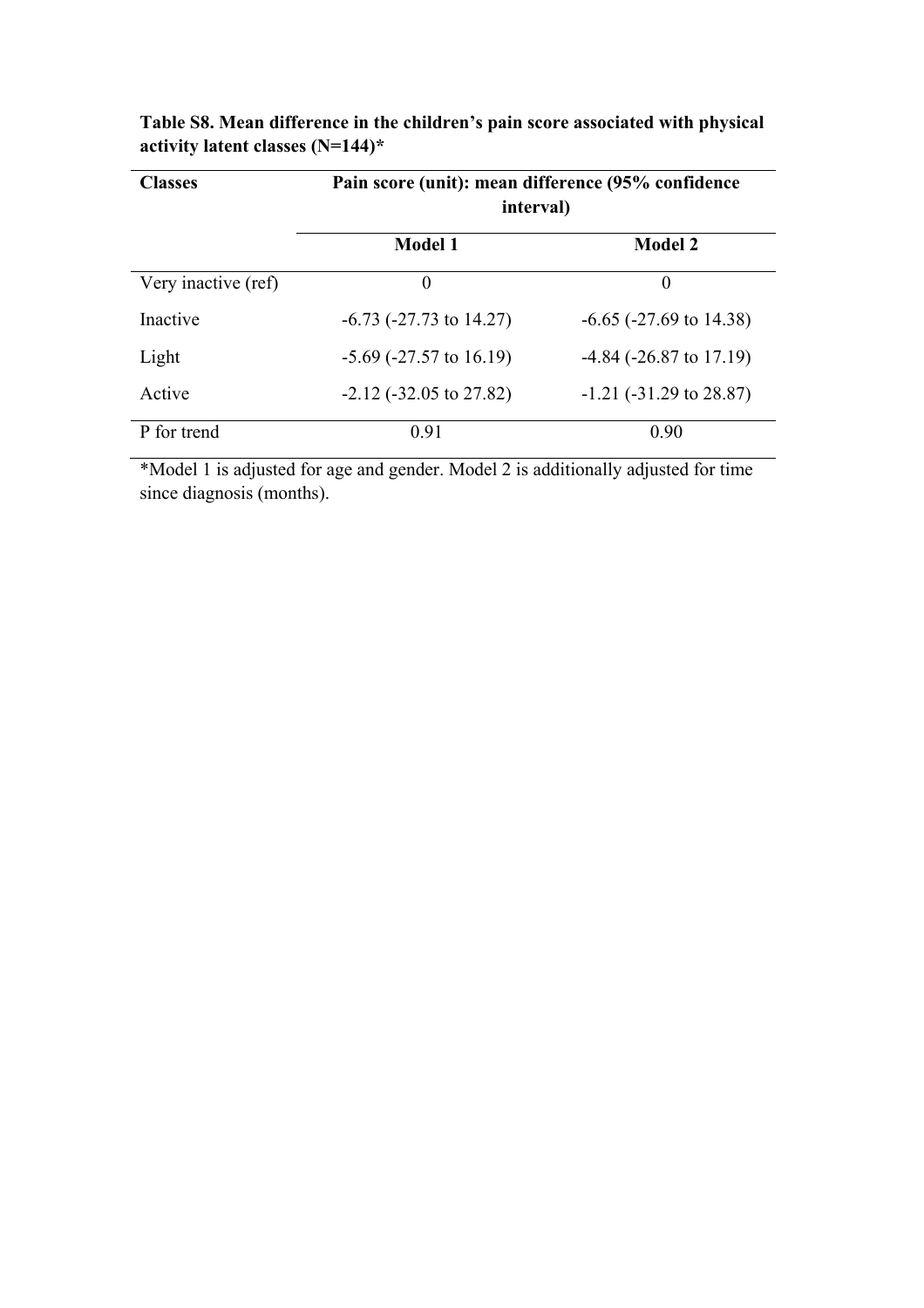| <b>Classes</b>      | Fatigue score (unit): mean difference (95% confidence<br>interval) |                            |  |
|---------------------|--------------------------------------------------------------------|----------------------------|--|
|                     | <b>Model 1</b>                                                     | <b>Model 2</b>             |  |
| Very inactive (ref) | $\theta$                                                           | $\theta$                   |  |
| Inactive            | $-1.37$ ( $-4.52$ to 1.78)                                         | $-1.33$ ( $-4.48$ to 1.82) |  |
| Light               | $-2.18$ ( $-5.47$ to 1.10)                                         | $-2.00$ ( $-5.32$ to 1.31) |  |
| Active              | $0.21$ (-4.28 to 4.70)                                             | $0.39$ (-4.12 to 4.91)     |  |
| P for trend         | 0.34                                                               | 0.40                       |  |

**Table S9. Mean difference in the children's fatigue score associated with physical activity latent classes (N=160)\***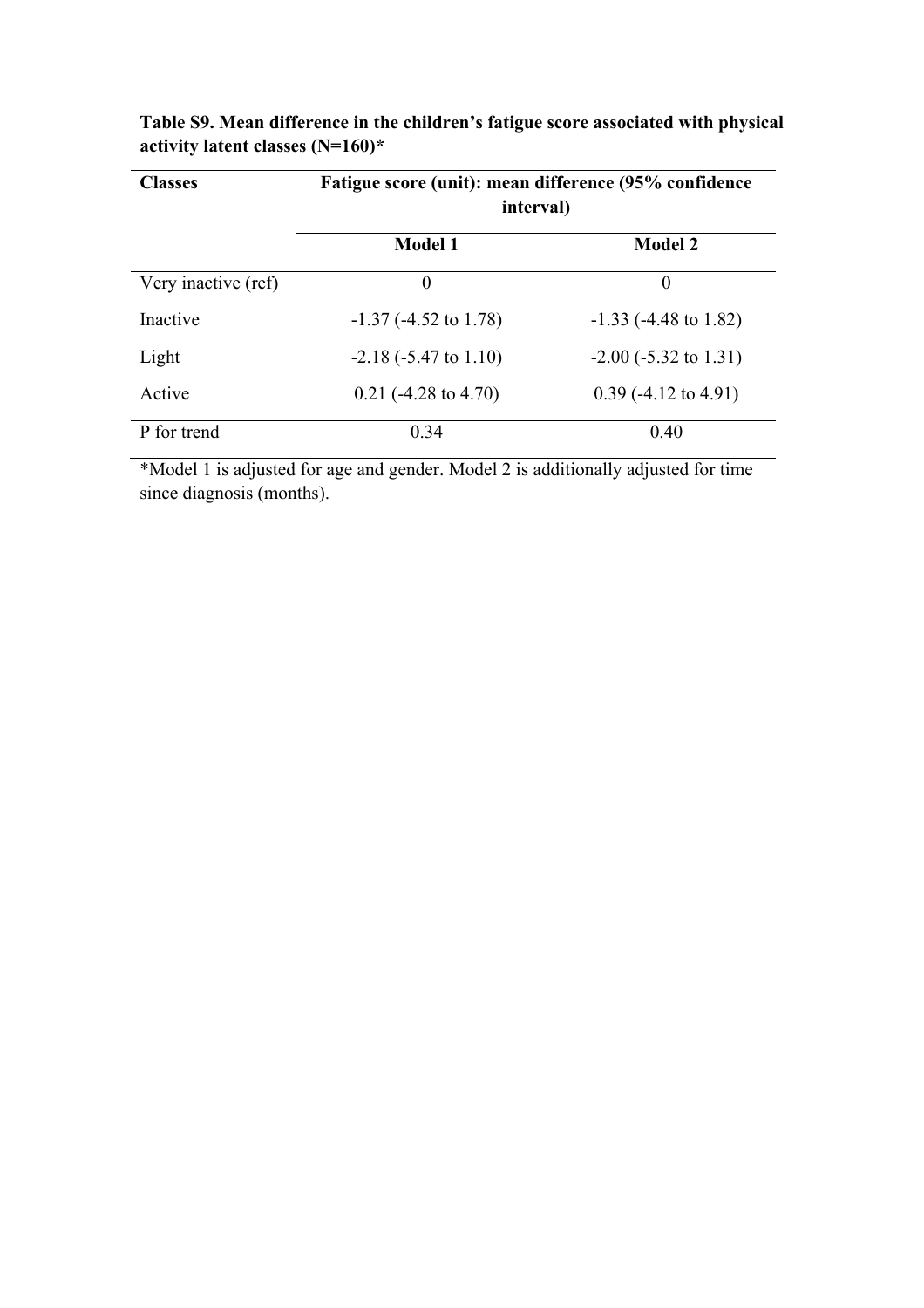| <b>Classes</b>      | Anxiety score (unit): mean difference (95% confidence<br>interval) |                          |  |
|---------------------|--------------------------------------------------------------------|--------------------------|--|
|                     | <b>Model 1</b>                                                     | <b>Model 2</b>           |  |
| Very inactive (ref) | $\theta$                                                           | $\theta$                 |  |
| Inactive            | 1.98 (-10.99 to 14.95)                                             | $2.12$ (-10.87 to 15.12) |  |
| Light               | $3.39$ (-10.16 to 16.94)                                           | 4.07 (-9.61 to 17.75)    |  |
| Active              | 13.44 (-5.07 to 31.94)                                             | 14.13 (-4.49 to 32.75)   |  |
| P for trend         | 0.44                                                               | 0.39                     |  |

**Table S10. Mean difference in the children's anxiety score associated with physical activity latent classes (N=160)\***